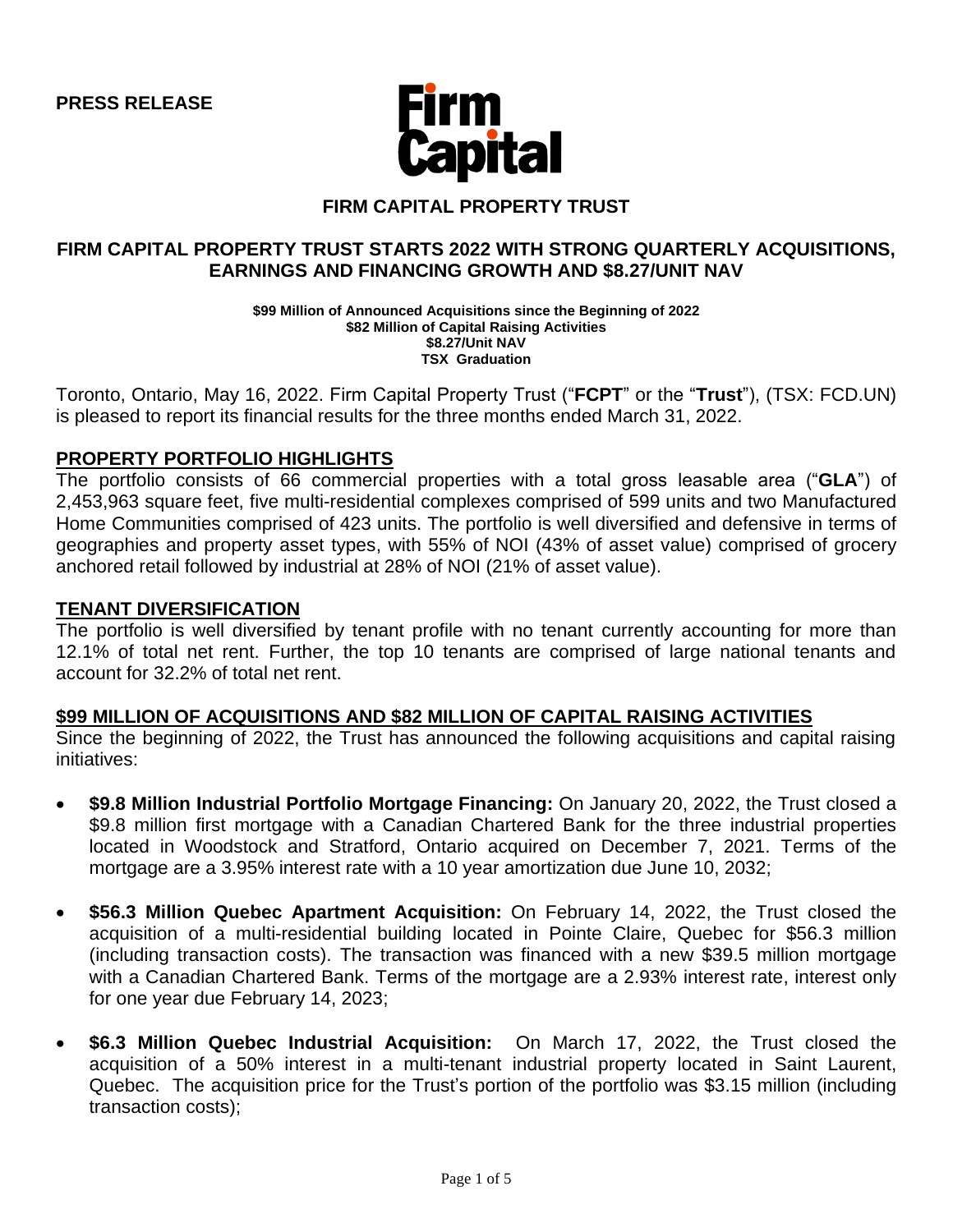- **\$36.3 Million Edmonton Industrial Portfolio Acquisition:** On March 8, 2022, the Trust announced the acquisition of a 50% interest in six multi-tenant industrial properties located in Edmonton, Alberta (the "**Edmonton Industrial Portfolio**"). The acquisition price for 100% of the Edmonton Industrial Portfolio was approximately \$36.3 million, excluding transaction costs. The acquisition of the Edmonton Industrial Portfolio was financed, in part, with a new \$23.7 million first mortgage from a Canadian Chartered Bank. Terms of the mortgage are a 4.4% interest rate, five year term, amortizing due April 12, 2027. The Edmonton Industrial Portfolio acquisition closed on April 12, 2022; and
- **\$8.9 Million Industrial Portfolio Mortgage Financing:** On March 15, 2022, the Trust closed an \$8.9 million first mortgage with a Canadian Chartered Bank for the Core Toronto Retail Property located in Toronto, Ontario acquired on September 28, 2021. Terms of the mortgage are a 3.24% interest rate, interest only for the first two years, 28 year amortization due March 15, 2027.

## **FIRST QUARTER HIGHLIGHTS**

Key highlights for the three months ended March 31, 2022 are as follows:

- Net income was approximately \$5.3 million;
- Net income (ex. fair value adjustments) was approximately \$4.5 million;
- \$8.27 Net Asset Value ("**NAV**") per Unit;
- Net Operating Income ("**NOI**") was approximately \$8.3 million;
- Adjusted Funds From Operations ("**AFFO**") was approximately \$4.0 million;
- AFFO per Unit was \$0.119;
- AFFO Payout Ratio was 109%;
- Commercial occupancy was 95.7%, Multi-Residential occupancy was 95.6% while Manufactured Homes Communities was 99.5%;
- Debt / Gross Book Value ("**GBV**") at 51.2%; and
- **Declaration of Monthly Distributions:** The Trust is pleased to announce that it has declared and approved monthly distributions in the amount of \$0.04333 per Trust Unit for Unitholders of record on July 29, 2022, August 31, 2022, and September 30, 2022, payable on or about August 15, 2022, September 15, 2022 and October 17, 2022, respectively.

See chart below for additional information:

|                                     |                     |                      |              | % Change Over       |              |  |
|-------------------------------------|---------------------|----------------------|--------------|---------------------|--------------|--|
|                                     | <b>Three Months</b> |                      |              | <b>Three Months</b> |              |  |
|                                     | Mar 31, 2022        | Dec 31, 2021         | Mar 31, 2021 | Dec 31, 2021        | Mar 31, 2021 |  |
| <b>Rental Revenue</b><br><b>NOI</b> | \$13,040,687        | \$11,954,312         | \$11,337,581 | 9%                  | 15%          |  |
| - IFRS Basis                        | 8,303,824           | 7,898,791            | 7,051,088    | 5%                  | 18%          |  |
| - Cash Basis                        | 8,135,362           | 7,756,945            | 6,948,767    | 5%                  | 17%          |  |
| <b>Net Income</b>                   | 5,338,017           | 6,566,305            | 10,159,514   | (19%)               | (47%)        |  |
| <b>FFO</b>                          | 4,198,168           | 3,134,372            | 3,475,457    | 34%                 | 21%          |  |
| <b>AFFO</b>                         | 4,042,035           | 3,869,233            | 3,439,568    | 4%                  | 18%          |  |
| <b>FFO Per Unit</b>                 | 0.123               | 0.092<br>Page 2 of 5 | 0.118        | 34%                 |              |  |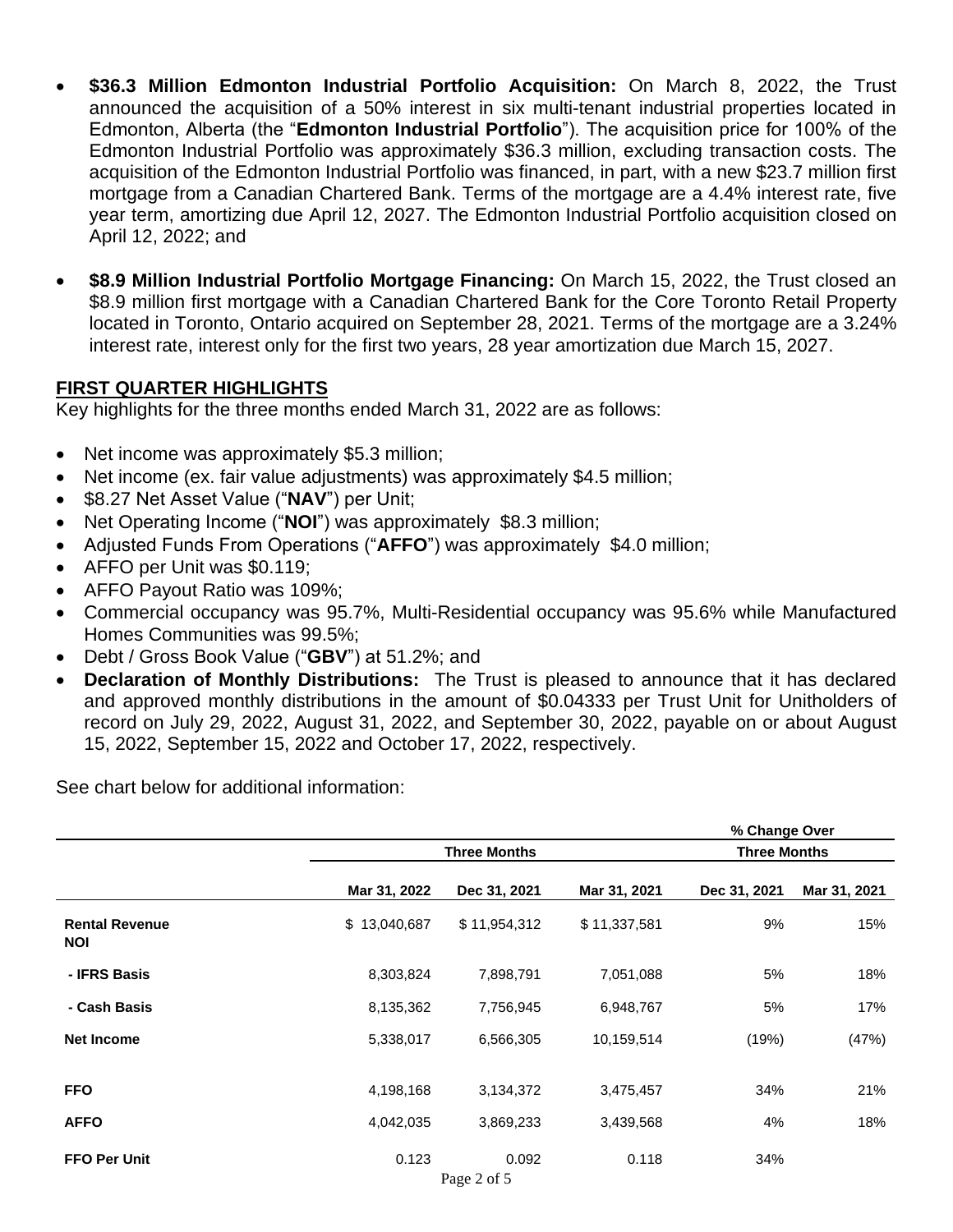| <b>AFFO Per Unit</b>                                | 0.119        | 0.114        | 0.117        | 4% | $2\%$ |
|-----------------------------------------------------|--------------|--------------|--------------|----|-------|
| <b>Distributions Per</b><br>Unit                    | 0.130        | 0.128        | 0.128        | 2% | $2\%$ |
| <b>FFO Payout Ratio</b><br><b>AFFO Payout Ratio</b> | 105%<br>109% | 138%<br>112% | 108%<br>109% |    |       |

5%

|                                                               |                 |              | % Change Over       |              |                     |
|---------------------------------------------------------------|-----------------|--------------|---------------------|--------------|---------------------|
|                                                               |                 |              | <b>Three Months</b> |              | <b>Three Months</b> |
| Including Gain on Sale from Real<br><b>Estate Properties:</b> | Mar 31, 2022    | Dec 31, 2021 | Mar 31, 2021        | Dec 31, 2021 | Mar 31, 2021        |
|                                                               |                 |              |                     |              |                     |
| <b>FFO</b>                                                    | \$<br>4,198,168 | \$2,783,212  | \$<br>6,770,826     | 51%          | (38%)               |
| <b>AFFO</b>                                                   | 4,042,035       | 3,518,073    | 6,734,937           | 15%          | (40%)               |
|                                                               |                 |              |                     |              |                     |
| <b>FFO/Unit</b>                                               | 0.123           | 0.082        | 0.230               | 51%          | (46%)               |
| <b>AFFO/Unit</b>                                              | 0.119           | 0.103        | 0.229               | 15%          | (48%)               |
| <b>FFO Payout Ratio</b>                                       | 105%            | 156%         | 55%                 |              |                     |
| <b>AFFO Payout Ratio</b>                                      | 109%            | 123%         | 56%                 |              |                     |

For the complete financial statements, Management's Discussion & Analysis and supplementary information, please visit [www.sedar.com](http://www.sedar.com/) or the Trust's website at [www.firmcapital.com](http://www.firmcapital.com/)

# **BOARD OF TRUSTEE COMPENSATION**

The Board of Trustees, at the recommendation of Senior Management, approved, effective Q2/2022 that the Independent Trustees receive an increase to their annual board compensation of \$10,000 from \$27,000 to \$37,000 per annum. At \$27,000 per annum, board compensation earned by the Independent Trustees was amongst the lowest of TSX-listed REITs.

However, the Trustees alignment of interests is not driven by board compensation, but rather that the Trustees are in certain cases significant co-owners in various properties with the REIT, and or are large Unitholders in the REIT. The value of the Independent Trustees holdings of Trust Units alone is approximately \$11.6 million at the current Unit Price, averaging \$1.9 million per Independent Trustee. In addition, certain of the Independent Trustees will be taking all or a part of their compensation in Deferred Trust Units or DTU's.

# **DISTRIBUTION REINVESTMENT PLAN & UNIT PURCHASE PLAN**

The Trust has in place a Distribution Reinvestment Plan ("**DRIP**") and Unit Purchase Plan (the "**UPP**"). Under the terms of the DRIP, FCPT's Unitholders may elect to automatically reinvest all or a portion of their regular monthly distributions in additional Units, without incurring brokerage fees or commissions. Under the terms of the UPP, FCPT's Unitholders may purchase a minimum of \$1,000 of Units per month and maximum purchases of up to \$12,000 per annum. Management and trustees have not participated in the DRIP or UPP to date and own approximately 8% of the issued and outstanding trust units of the Trust.

# **ABOUT FIRM CAPITAL PROPERTY TRUST (TSX : FCD.UN)**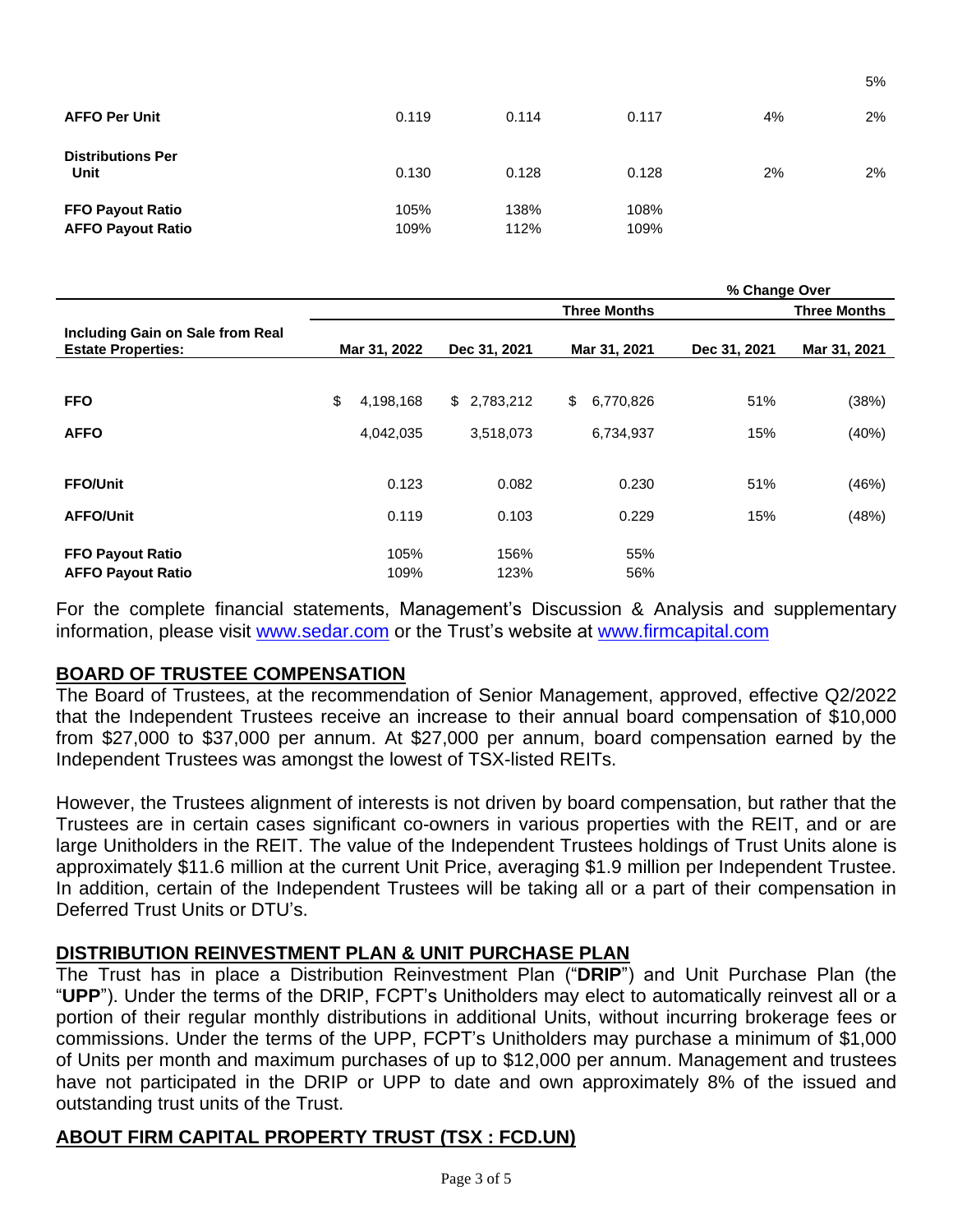Firm Capital Property Trust is focused on creating long-term value for Unitholders, through capital preservation and disciplined investing to achieve stable distributable income. In partnership with management and industry leaders, The Trust's plan is to own as well as to co-own a diversified property portfolio of multi-residential, flex industrial, net lease convenience retail, and core service provider professional space. In addition to stand alone accretive acquisitions, the Trust will make joint acquisitions with strong financial partners and acquisitions of partial interests from existing ownership groups, in a manner that provides liquidity to those selling owners and professional management for those remaining as partners. Firm Capital Realty Partners Inc., through a structure focused on an alignment of interests with the Trust sources, syndicates and property and asset manages investments on behalf of the Trust.

### **FORWARD LOOKING INFORMATION**

This press release may contain forward-looking statements. In some cases, forward-looking statements can be identified by the use of words such as "may", "will", "should", "expect", "plan", "anticipate", "believe", "estimate", "predict", "potential", "continue", and by discussions of strategies that involve risks and uncertainties. The forward-looking statements are based on certain key expectations and assumptions made by the Trust. By their nature, forward-looking statements involve numerous assumptions, inherent risks and uncertainties, both general and specific, that contribute to the possibility that the predictions, forecasts, projections and various future events will not occur. Although management of the Trust believes that the expectations reflected in the forward-looking statements are reasonable, there can be no assurance that future results, levels of activity, performance or achievements will occur as anticipated. Neither the Trust nor any other person assumes responsibility for the accuracy and completeness of any forward-looking statements, and no one has any obligation to update or revise any forward-looking statement, whether as a result of new information, future events or such other factors which affect this information, except as required by law.

This press release shall not constitute an offer to sell or the solicitation of an offer to buy, which may be made only by means of a prospectus, nor shall there be any sale of the Units in any state, province or other jurisdiction in which such offer, solicitation or sale would be unlawful prior to registration or qualification under securities laws of any such state, province or other jurisdiction. The Units of the Firm Capital Property Trust have not been, and will not be registered under the U.S. Securities Act of 1933, as amended, and may not be offered, sold or delivered in the United States absent registration or an application for exemption from the registration requirements of U.S. securities laws.

Certain financial information presented in this press release reflect certain non- International Financial Reporting Standards ("**IFRS**") financial measures, which include NOI, FFO and AFFO. These measures are commonly used by real estate investment entities as useful metrics for measuring performance and cash flows, however, they do not have standardized meaning prescribed by IFRS and are not necessarily comparable to similar measures presented by other real estate investment entities. These terms are defined in the Trust's Management Discussion and Analysis ("**MD&A**") for the year ended December 31, 2021 and period ended March 31, 2022, as filed on www.sedar.com.

For further information, please contact:

Robert McKee Sandy Poklar President & Chief Executive Officer Chief Financial Officer (416) 635-0221 (416) 635-0221